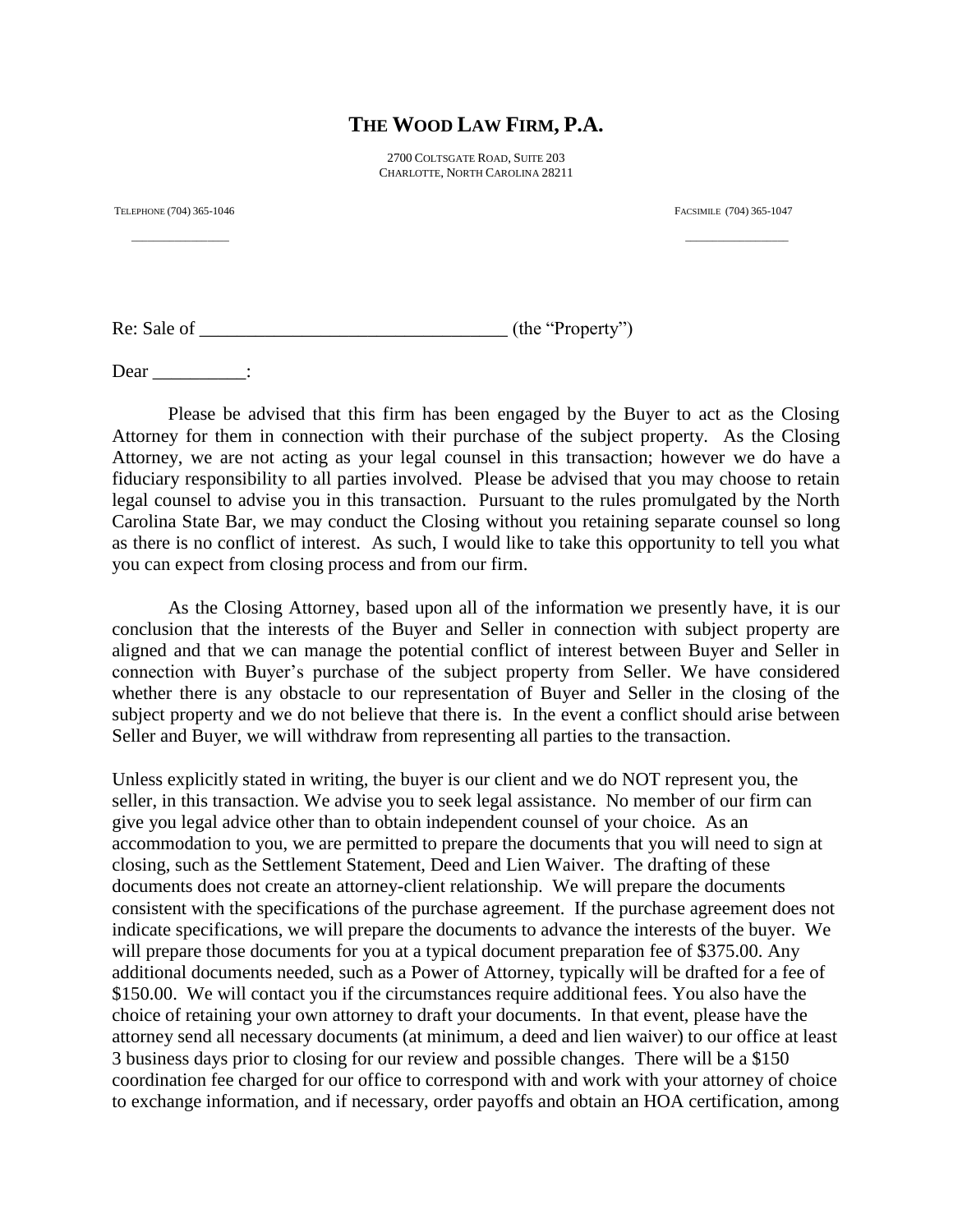other things. If you are doing a 1031 Exchange, there will be an extra \$200.00 fee for work related to the exchange. Call us as soon as possible if this is a 1031 exchange. If we have to research to cancel old Deeds of Trusts, there will be a minimum \$250.00 fee for each Deed of Trust that we need to address. In the event that the transaction fails to close through no fault of ours after we have drafted your documents or reviewed the documents drafted by your attorney, our fee, as indicated above, will be due immediately from you.

We are responsible for conducting the title examination of the property, ensuring that the deed of conveyance and the loan documents have been properly executed, that the closing funds are properly received and disbursed pursuant to the Settlement Statement to be prepared by us and reviewed by you at closing, that the survey (if one is requested by the buyer) is ordered and reviewed by us prior to closing, and that the deed and deed of trust (mortgage) are duly recorded and that the owners' and lender's policies of title insurance are issued and delivered. We will furnish payoffs of the outstanding liens, along with cancellation of lien instructions to the proper creditors; however, in the event the creditor does not comply with our cancellation instructions we will not pursue the creditor without being further retained by the buyer or seller.

Paragraph 8(e) of the North Carolina Offer to Purchase and Contract, has placed a legal duty on the Seller to ensure that all prior deeds of trust are cancelled of record. The North Carolina State Bar does not place the duty of cancellation on the Closing Attorney because the banks are required to cancel a Deed of Trust which is paid in full within 60 days of receiving payment in full. OUR LAW FIRM WILL NOT TAKE ANY ACTION BEYOND SENDING AN INITIAL LETTER OF REQUEST.

Once again, our standard seller document preparation fee for a standard purchase is \$375.00. If we are required to perform additional services beyond those described herein, we will charge extra for them. Without limiting the definition of "additional services", examples would be preparation of a subordination agreement or release deed, powers of attorney or any other documents. Out-of-pocket expenses such as the deed of trust cancellation fees, overnight fees and recording fees, are not included in our standard document prep fee. **Due to the increase in wire fraud, we are no longer able to wire seller proceeds.**

Certain charges on the HUD-1 Settlement Statement, including but not limited to overnight/courier and recording fees, may not reflect the actual costs and in fact may be more than the actual costs to the settlement agent. The additional amount(s) may vary and are to help cover the administrative aspects of handling the particular item or service. I/we hereby consent to and accept the above-referenced up-charges.

**NOTE, IF FUNDS ARE DUE FROM YOU AT CLOSING, WE WILL REQUIRE SAID FUNDS TO BE WIRED TO OUR TRUST ACCOUNT, UNLESS YOU RECEIVE PRIOR AUTHORIZATION TO REMIT CERTIFIED FUNDS.** The North Carolina Good Funds Settlement Act requires: The settlement agent shall not disburse any of the closing funds prior to the recordation of any deeds or loan documents required to be filed by the buyers' lender, and verification that the closing funds used to fund disbursement are deposited in the settlement agent's trust or escrow. Settlement agent shall not cause a disbursement of settlement proceeds unless those settlement proceeds are collected funds.